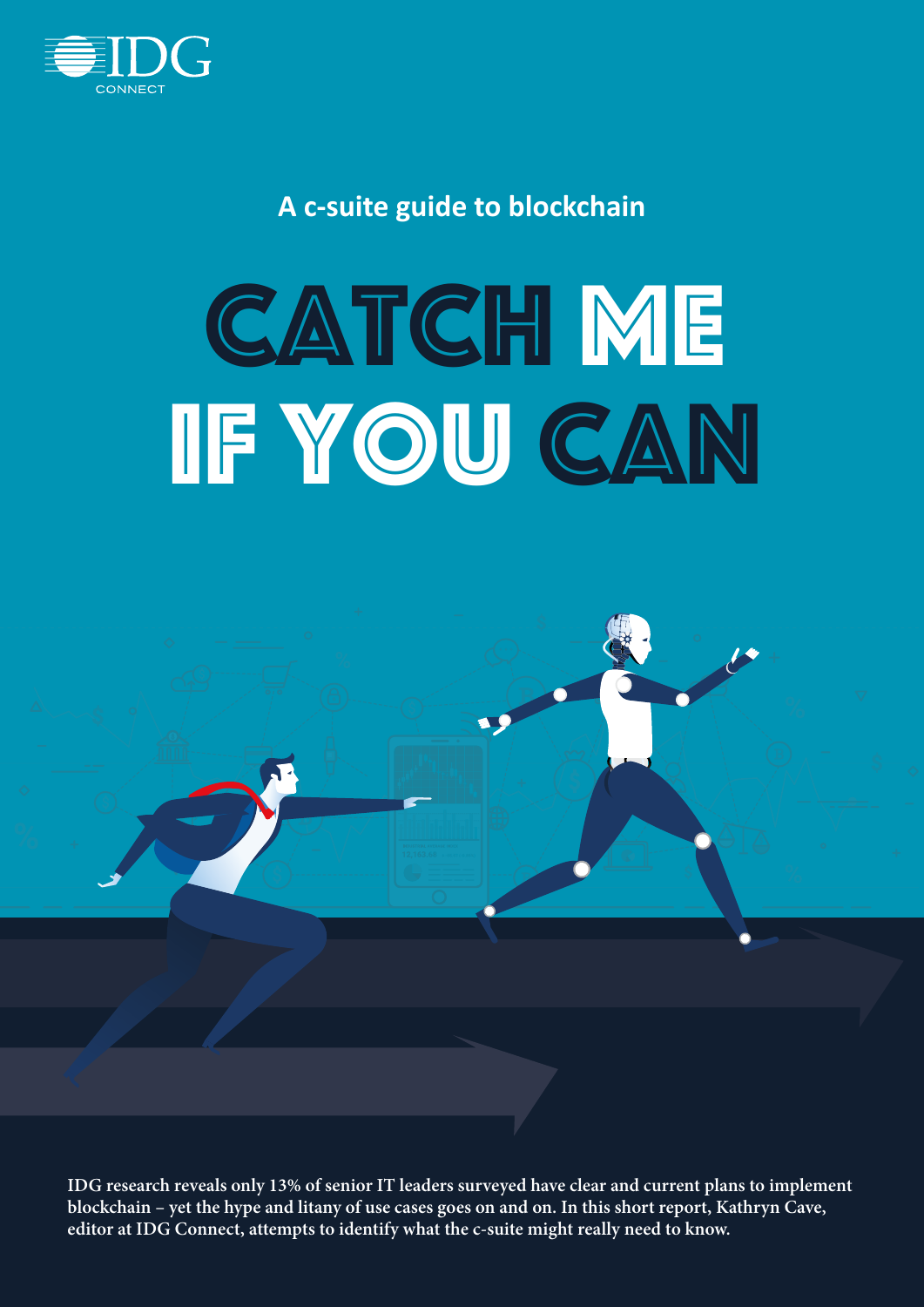



# **Contents**

# 01

### **Introduction**

A look at the big picture potential in blockchain and simple '101' pull-out box

# 02

### What do you need to know about blockchain?

A very basic overview of blockchain in the business context

# 03

### Are companies really implementing blockchain?

New global research on blockchain implementation and a discussion of the findings

# 06

### What are the technology aspects of blockchain?

A quick overview of the standards and alliances emerging in the west

# 08

### Is the Internet of Things the biggest use case for blockchain?

A glance at how blockchain technology could enable the Internet of Things and what might hold things back

# 05

### What are public and private blockchains?

A summary of how permissioned and permissionless blockchains might be used by businesses

# 07

### What are the industry implications of blockchain?

A look at how businesses might realistically end up using blockchain

# 09

### What can we conclude about the future of blockchain?

The reality to blockchain, beyond the hype, is unlikely to be as black and white as people imagine

 $\begin{array}{c} \hline \rule{0mm}{2mm} \rule{0mm}{2mm} \rule{0mm}{2mm} \rule{0mm}{2mm} \rule{0mm}{2mm} \rule{0mm}{2mm} \rule{0mm}{2mm} \rule{0mm}{2mm} \rule{0mm}{2mm} \rule{0mm}{2mm} \rule{0mm}{2mm} \rule{0mm}{2mm} \rule{0mm}{2mm} \rule{0mm}{2mm} \rule{0mm}{2mm} \rule{0mm}{2mm} \rule{0mm}{2mm} \rule{0mm}{2mm} \rule{0mm}{2mm} \rule{0mm}{2mm} \rule{0mm}{2mm} \rule{0mm}{2mm} \rule{0mm}{2mm} \rule{$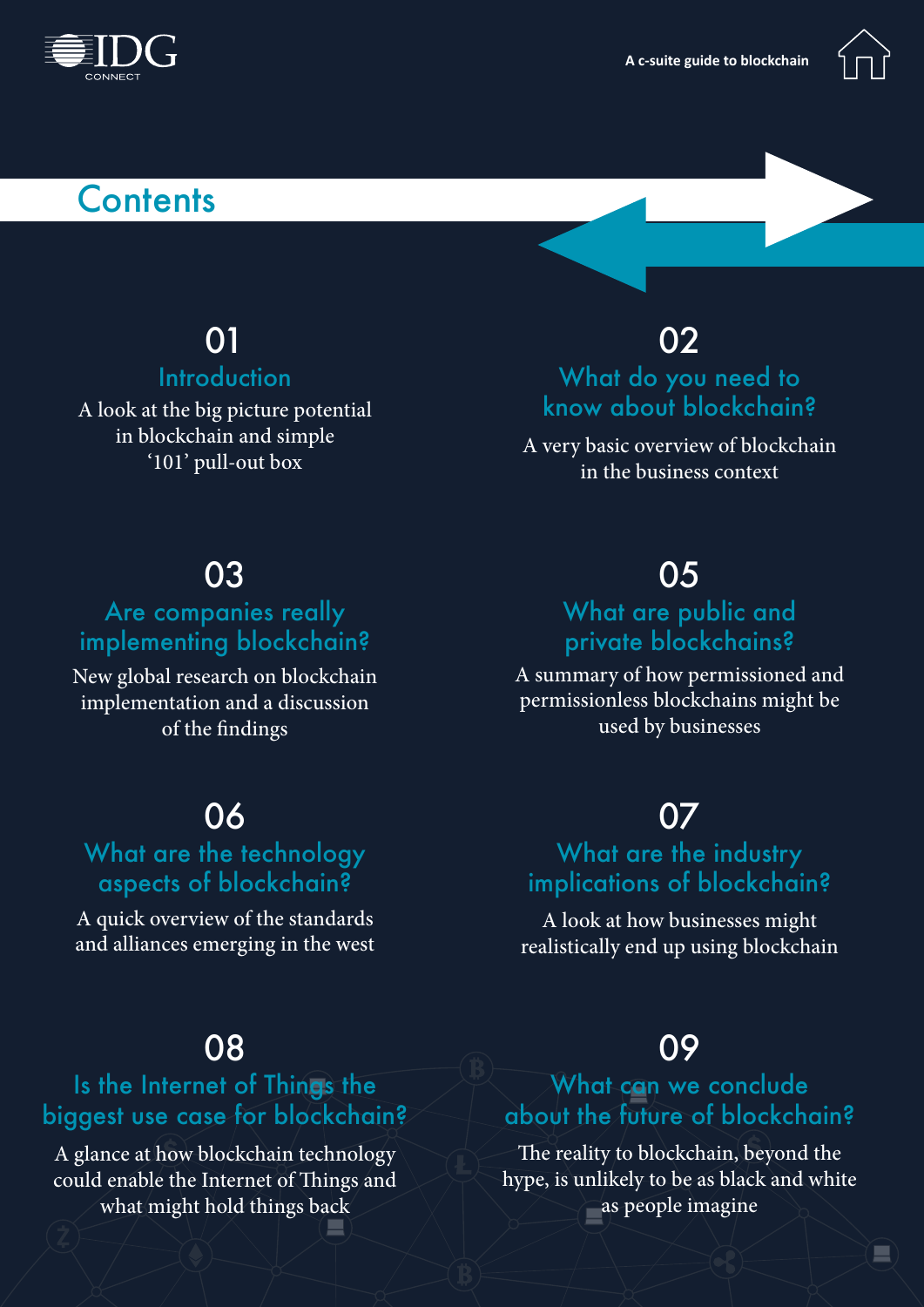

### **Introduction**

C<br/>Simus V sent my uniform out through the hotel to have it dry cleaned," 16-year-old Frank Abagnale told the New York purchasing department of Pan Am airli<br/> in a beautifully socially engineered cold call way back i have it dry cleaned," 16-year-old Frank Abagnale told the New York purchasing department of Pan Am airline in a beautifully socially engineered cold call way back in 1964. "Now the hotel and the cleaner say they can't find it..."

This was the initial step in a chain of events that saw Abagnale masquerade as a Pan Am pilot and claim 250 free flights over the course of two years. It was the subject of 2002 film, 'Catch Me If You Can', starring Leonardo DiCaprio. But the most striking part is the number of unchecked steps that allowed to it take place.

On that first call in 1964, the fellow on the end of the line asked Abagnale briefly about a spare uniform. When he said he left it at home in San Francisco, he was promptly dispatched to the company's outfitters on Fifth Avenue. There he charged his new pilot's costume back to Pan Am, via a fictional computer ID.

A badge printing company mocked-up a photo card for him, while an Airfix kit supplied the necessary Pan Am logo. And this ludicrous set of fake credentials gave Abagnale the passport necessary to claim the jump seat on all and any airlines; it gave him access to free hotel rooms and the chance to cash infinite \$200 cheques.

"This couldn't happen now," is most people's first response to this type of scam. They thought the same thing back in 1964, of course, only now we have 24/7 CCTV footage, social media profiles which can be accessed anywhere in an instant, along with all kinds of IT systems processing data in the background. The fly in the ointment is most of these systems are nowhere near as joined up as people assume they are.

If you want to check if an employee has the educational qualifications they say they have, you'll be hard pressed to do so. Depending on when they graduated, you will most likely have to go through a lengthy rigmarole of ringing round various records offices in a slow and possibly fruitless bid to find out the answer. Then there's health records. These are far more unified than they used to be, but are still by no means fully integrated, and still liable to go astray. And this is just the tip of the iceberg when it comes to important, untrackable information.

#### Blockchain: A101

#### **How would you explain blockchain to someone who had no clue?**

It is like a cloud version of an excel spreadsheet that is always accurate and always up-to-date. This means you can check a financial transaction or record – such as education qualification or medical notes – and be certain you're getting the right answer.

#### **What has blockchain got to do with cryptocurrencies?**

Blockchain was discovered through the most famous cryptocurrency of all, Bitcoin, but it doesn't need to be attached to a cryptocurrency. Also, Bitcoin associations aside, Initial Coin Offerings (ICOs) have become a popular – if risky – way of funding blockchain businesses via the sale of cryptocurrency tokens.

#### **How is blockchain currently being used?**

Blockchain started out being used in finance but a raft of newer use cases have emerged over the last 12 months. These have included checking up on the supply chain, policing online elections and providing smart contracting solutions to properly pay artists. A growing number of headline-making startups have appeared in the space but they are all in the very early stages.

#### **What are the limitations of blockchain?**

Despite the extensive potential for distributed databases, they are still slower and more expensive to use than regular databases. The hype surrounding blockchain has meant that some organisations have attempted to shoehorn use cases where they're simply not necessary. The big picture potential around all this is still a very long way from being realised.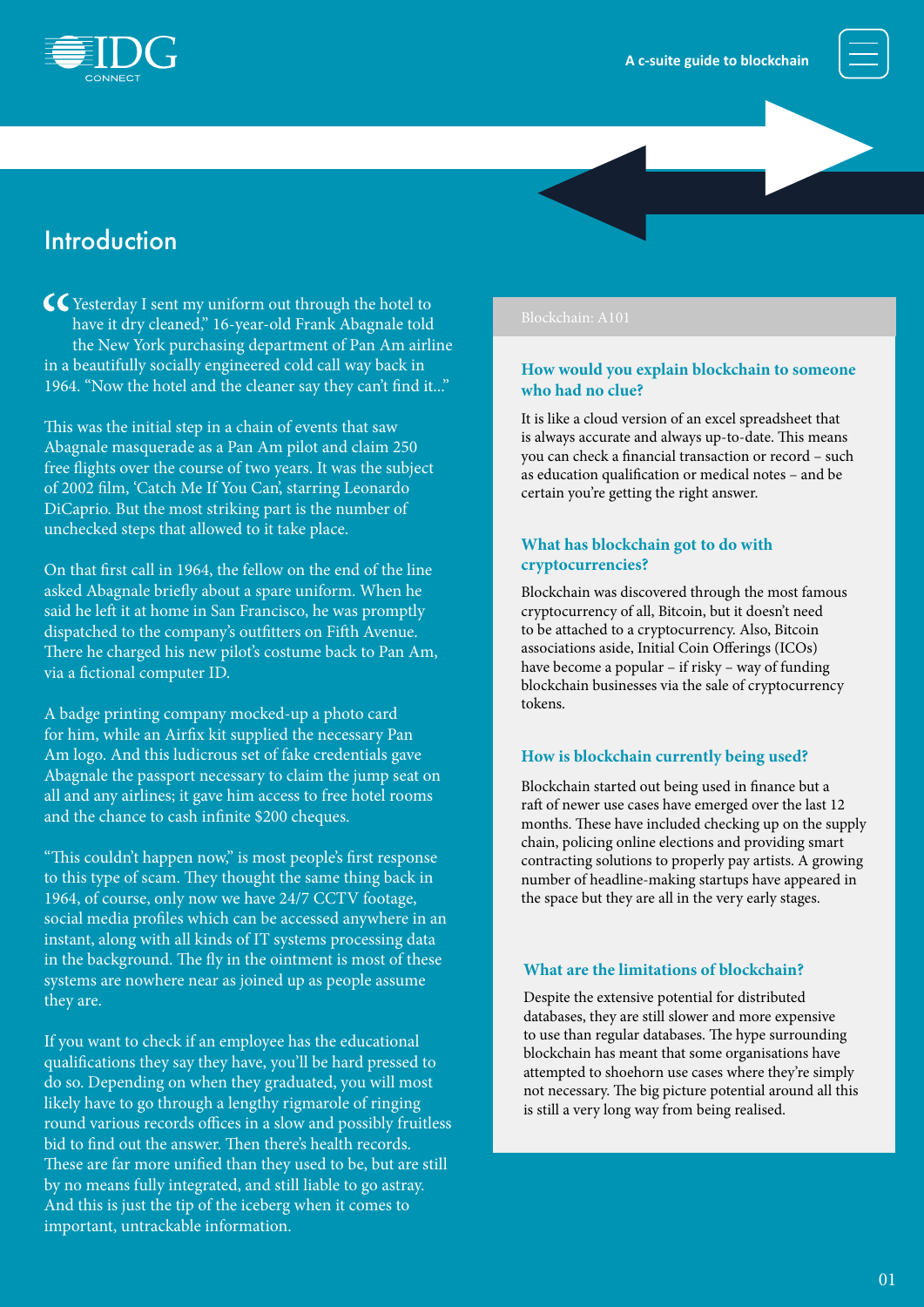

This is the promise of blockchain in all its shining hyped up glory. It can, theoretically at least, make all the vast swathes of uncheckable stuff fully accountable. It can act like a multi-tentacled and fully-integrated cloud spreadsheet where records are always updated everywhere in one single hit. The reality, sadly, is likely to be a bit more nuanced.

Firstly, despite the endless publicity, it is still extremely early days for this technology and although a litany of use cases are presenting themselves these are very much in test phase. Secondly, blockchain technology is complicated. There are a number of different types of blockchains which store different types of information – from smart contracts to financials – and these blockchains themselves also need to communicate with each other for the full promise to be realised. Thirdly, these decentralised databases are generally slower and more expensive to run than any regular database and so the true opportunity is likely to be decades away from reality.

# $AG$

*"Blockchain is just a record of transactions, like a double-entry book keeping system or ledger." -Ed Wallace, director of advanced threats at MWR InfoSecurity*



# What do you need to know about blockchain?

As Ed Wallace, Director of Advanced Threats at MWR InfoSecurity explains: "Blockchain is just a record of transactions, like a double-entry book keeping system or ledger, that can be distributed – shared with whomever you want or is completely public – that uses encryption as a way of validating the entries are correct and can't be changed."

At an even more prosaic level it is a database. "What exactly could it do now that we couldn't do with database technology like SQL before?" asked Luke Parker in [the Magnr Blog](https://magnr.com/blog/tag/permissioned/). "Not much, really, and it would also be much slower than a SQL database. All of the advantages derived from basic blockchain technology can be boiled down to only two benefits; corruption resistance and redundancy."

Rahul Singh, President of Financial Services at HCL Technologies spells out a pragmatic everyday use case which combines financial potential with other areas.

"Imagine a smart lock to a public toilet. Imagine now that it can be opened instantly by making a payment over a mobile app that is dictated by rules embedded in a smart contract using blockchain technology. When the rules are met, the lock opens. Money becomes the key, and the transaction is completed, securely and in an auditable manner."

There are use cases emerging across every industry – from airlines to insurance and everything in between – but most are very much in the testing phase. In the wake of all the hype nobody wants to miss out and these stories have become increasingly newsworthy. For example, in the midst of the fuss and furore about spying Russian companies and election rigging, security firm Kaspersky has brought out a blockchain solution to secure elections. This is mostly being trialled at the college level, but like all things blockchain, its ambitions are high.

The rise of Initial Coin Offerings (ICOs) – where blockchain startups sell cryptocurrency tokens to raise funds – have also received a lot of excess publicity. Eric Ross, director of technology at Loci, which is pursuing its own ICO, describes these as the new gold rush within technology, but they are fairly limited to the blockchain technology space. "It has always been difficult to get funding through traditional routes," he explains.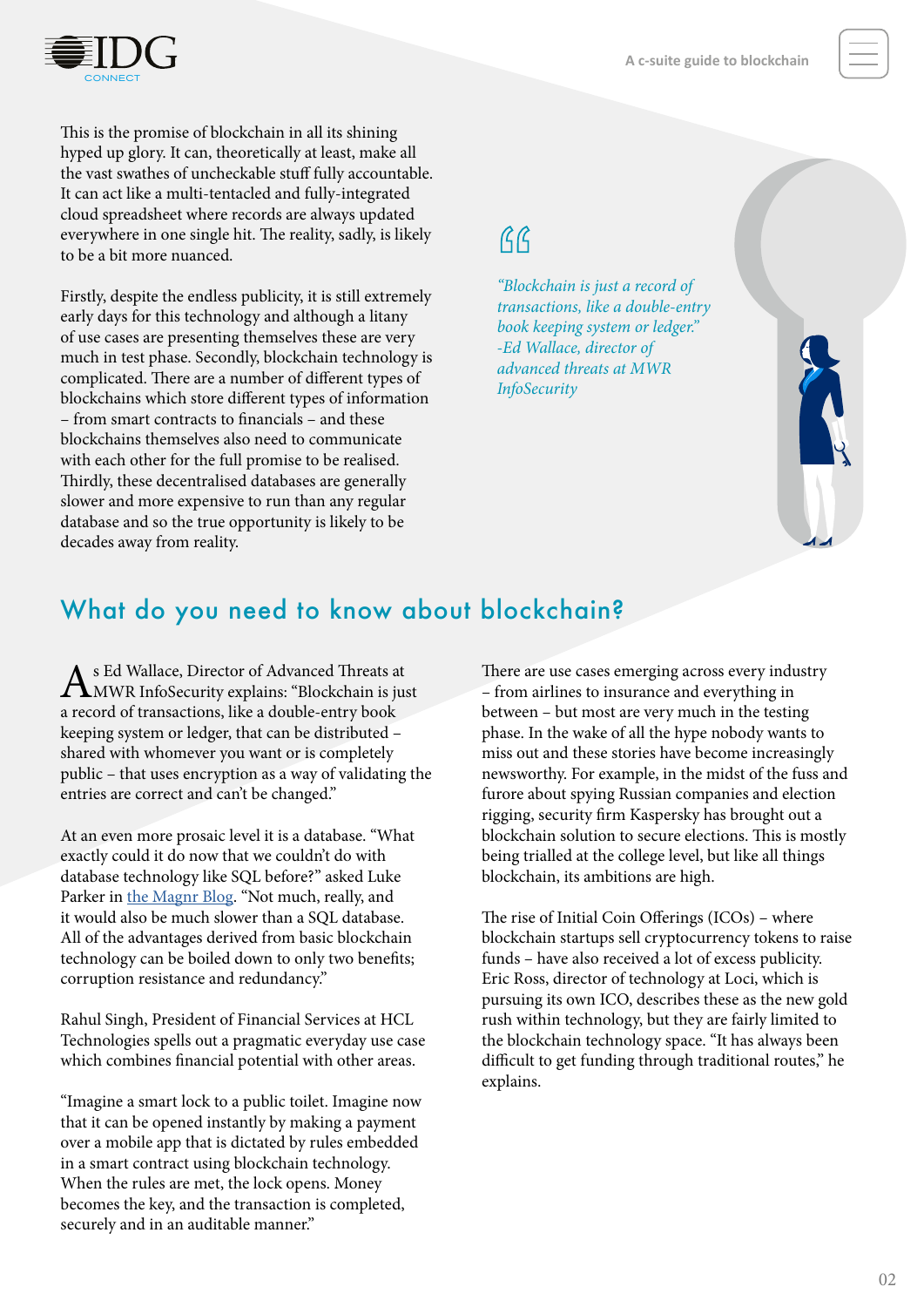

## Are companies really implementing blockchain?

**M** ost of what we hear about blockchain is about list potential. It is very hard to get clear figures on the current size of the market – Coindesk runs the best ['State of Blockchain'](https://www.coindesk.com/state-blockchain-survey-q3-mainstream-breakthrough/) quarterly survey – but insight into the future size of the market is naturally speculative. [Markets and Markets](https://www.marketsandmarkets.com/PressReleases/blockchain-technology.asp) believes it will be worth \$2,312.5M by 2021, while [Grand View Research](https://www.grandviewresearch.com/press-release/global-blockchain-technology-market) puts a figure of \$7.74B by 2024.

As there has clearly been a knowledge gap on actual adoption figures, towards the end of 2017, we [asked](http://www.idgconnect.com/abstract/28854/research-does-asia-lead-global-blockchain-implementation)  [7,381 IT leaders](http://www.idgconnect.com/abstract/28854/research-does-asia-lead-global-blockchain-implementation) across 48 different countries: "Is your organisation considering implementing blockchain technology?" The findings revealed that, despite the hype, only 13% have clear, current plans to implement the technology.

Answers were divided into two nuanced "no" options, two "yes" options and one "maybe" option. In the charts below we've include the simplified version as a full tally of the answers recorded.

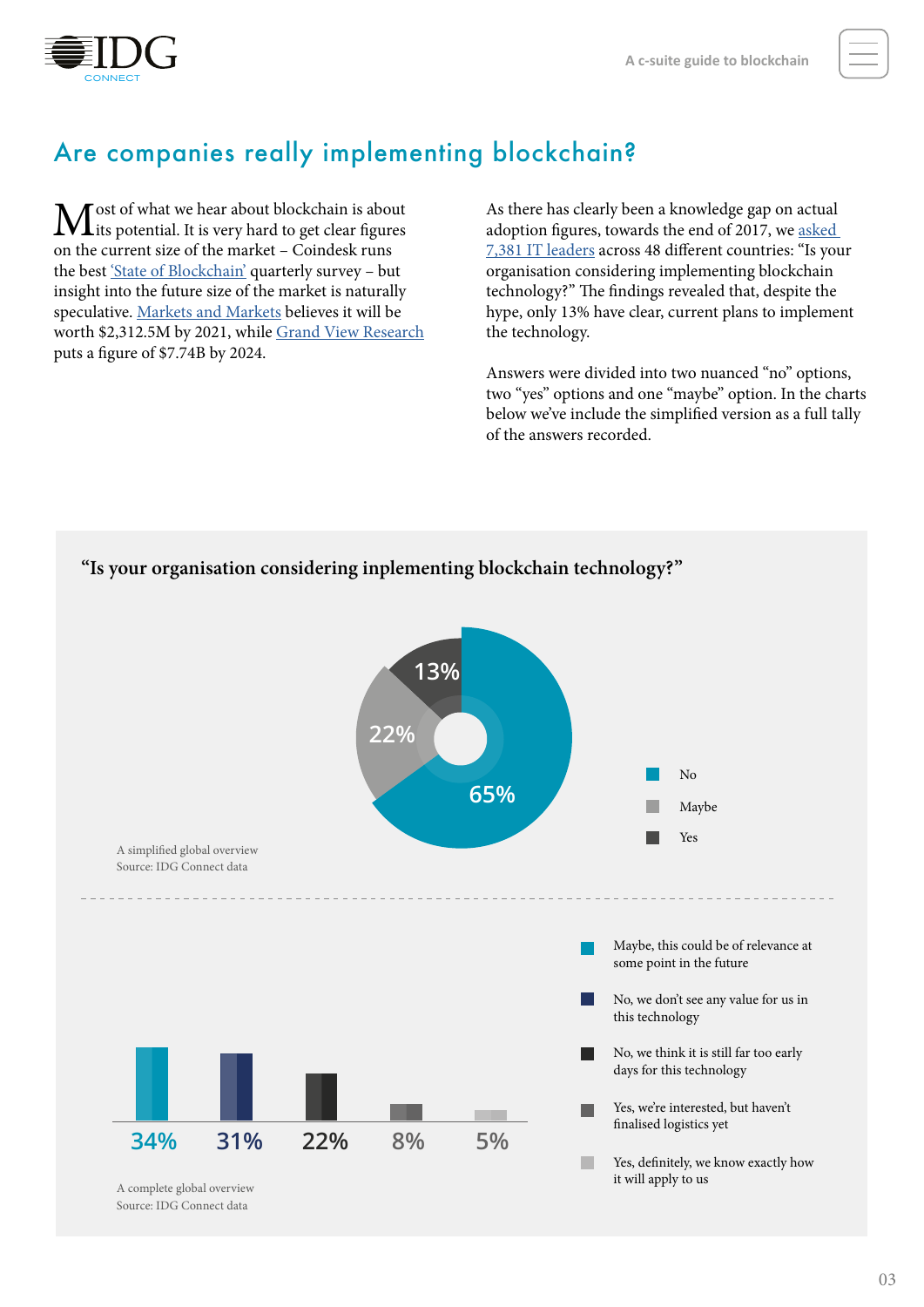

It seems there are two clear and distinct ways of viewing these global findings. The first is that, although everyone is talking about this technology, hardly anyone is actually implementing it. The second takes the reverse view and asserts that, although this technology is brand new and totally unsuited to many use cases, a solid 992 senior IT decision makers worldwide are already on the brink of implementation.

Regional differences also emerge. The majority of leaders we spoke to were from Europe (4,778) with the bulk from the UK and Germany. However, there was also a good proportion of responses from Asia (985), with the highest number of responses coming from India (286) and Singapore (255).

Despite smaller numbers, Asia appears to have slightly more concrete implementation plans than elsewhere. The strong majority of the "yes" answers also came from India where 32% answered in the affirmative overall. This could, of course, come down to the cultural bias where it is considered preferable to offer an optimistic answer. Of those Indians that answered "yes" only 29 (31%) knew exactly how they would apply it compared to those who haven't yet finalised the logistics.

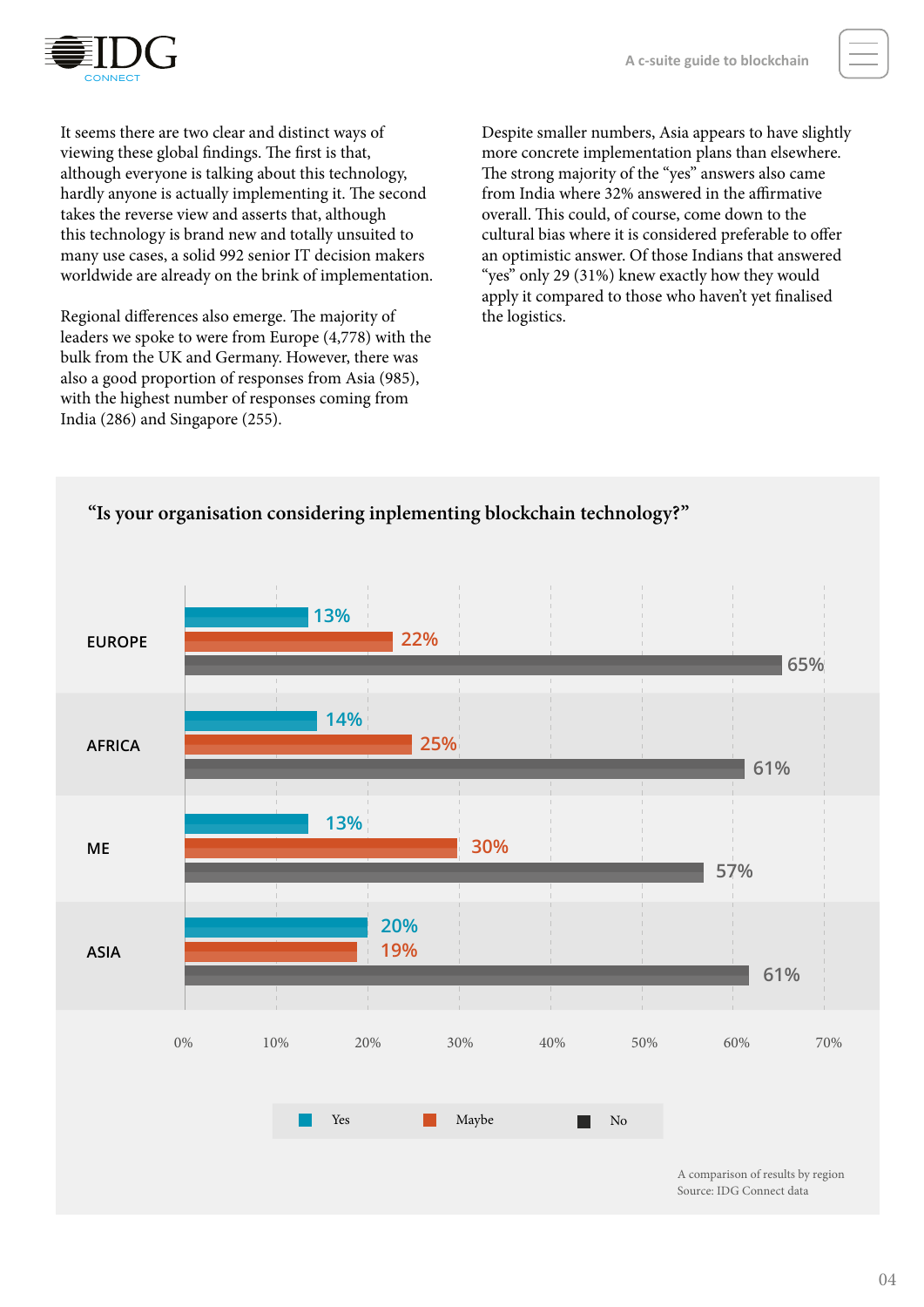

These kinds of stats can be hard to make sense of but one potential parallel is to the growth of cloud computing. Around eight years ago – at the start of 2010 – there was a sudden surge of interest in the cloud amongst IT professionals. Nobody really knew what it would mean in practice for their organisation so there was a mad rush to find out more.

Today nobody is confused by cloud computing, yet it [still may not be as widely used](http://www.idgconnect.com/abstract/23034/beyond-hype-a-nuanced-look-cloud-adoption) as is commonly assumed. New technology takes a long time to implement – it starts with hype and ends with practicalities – and the modern face of this is probably [the endless difficulties in achieving](http://www.idgconnect.com/abstract/28025/-digi-washing-the-truth-digital-transformation) "digital transformation".

Blockchain is an even bigger evolutionary step for many businesses than cloud computing. It will not suit every organisation and is certainly not the answer to every imaginable business problem. Yet many companies are already looking to implement it.

### What are public and private blockchains?

Blockchain came to light as the ledger that underpinned Bitcoin. This brought with it a certain kind of up-front fame but is also misleading as the Bitcoin blockchain is neither the only one available nor the best fit for most business use cases. There is also a marked difference between the public and private variety.

Put very simply a public blockchain has full open access and is associated with famous cryptocurrencies like Bitcoin. While the private variety is shut – you need permission to join – and acts more akin to a safe 'walled garden' for companies.

Luke Parker presented an excellent discussion on the difference between private and public blockchains and [whether both can prevail](https://magnr.com/blog/technology/private-vs-public-blockchains-bitcoin/) in an instalment on Magnr Blog. But the very short answer is that the main benefit of the public blockchain is that it is open and transparent – although this can, of course, throw up issues of its own – while private blockchains are much faster but have been described by popular Bitcoin speaker [Andreas Antonopoulos](https://antonopoulos.com/) as akin to corporate intranets.

"Permissionless [public] blockchains are much more disruptive and difficult to fit into existing legal and business frameworks," summarised Smith and Crown in an article around the differences [and advantages of](https://www.smithandcrown.com/permission-blockchains/)  [each](https://www.smithandcrown.com/permission-blockchains/). "Their strongest argument is that blockchains are like the internet: they need to be open to benefit from innovation"

This means many technology firms are working to develop saleable private blockchain services to meet specific business needs while potential customers – like banks – are looking to find ways to utilise them.  $\Delta$  report by [Infosys Finacle](https://www.edgeverve.com/resources/?type=Industry%20Reports) suggested that, out of a small sample, 69% of banks surveying blockchain were interested in private blockchains, 21% hybrid models and only 10% public blockchains.

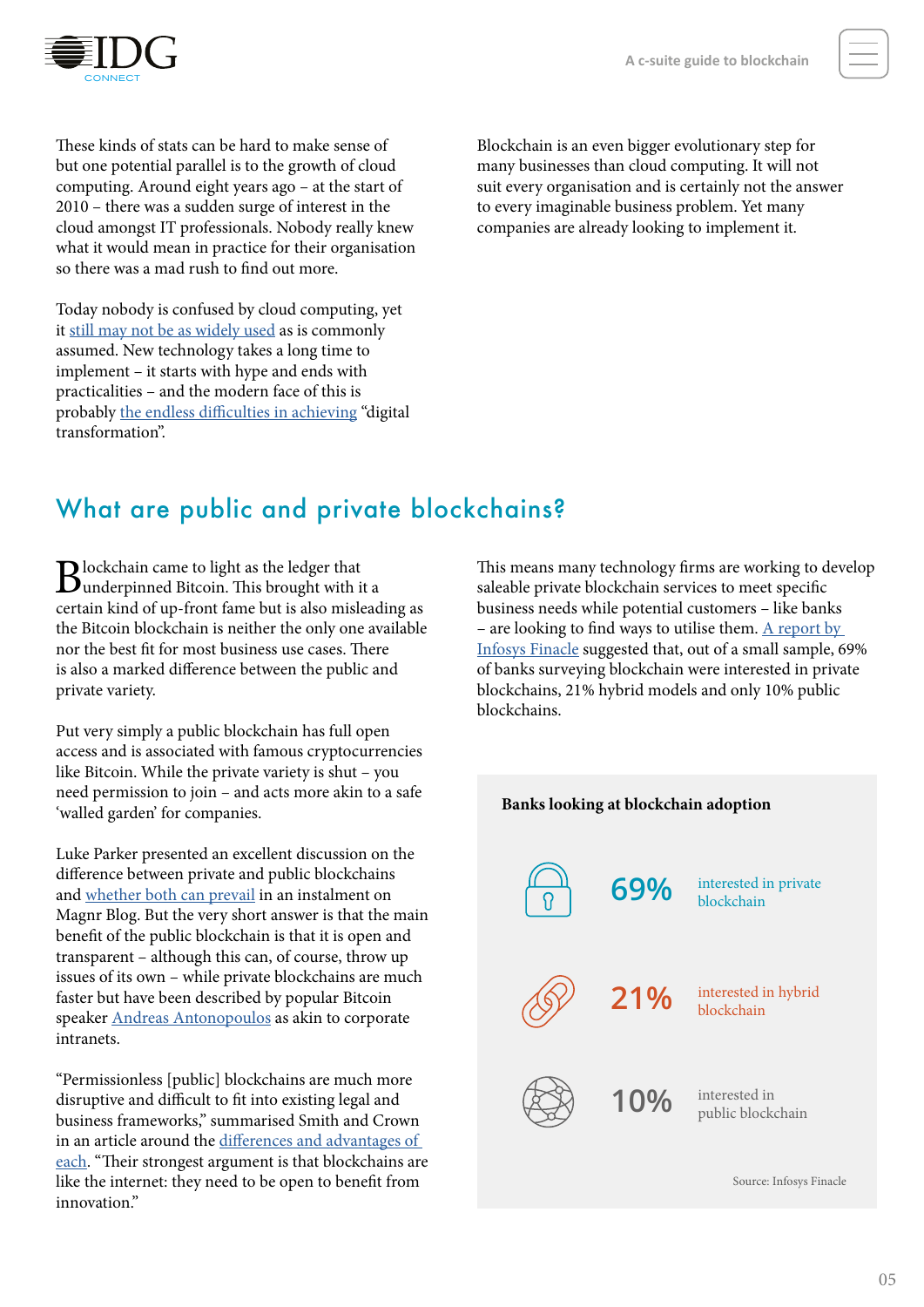

Brian Donegan, head of e-business operations for the Isle of Man Government's Department of Economic Development tells IDG Connect that previous highprofile security breaches faced by public blockchain "prompted a spike in interest for private permissioned blockchain development especially from within the financial services community. I see enterprises diverging away from public usage towards private usage given the greater security benefits."

But this could be just a short-term phenomenon. Peter Loop, AVP and principal technology architect, at Infosys believes "in the long run, as the technology and governance improves, a public blockchain will be viewed as a public good, much like TCP/IP, and will serve as a foundational element. Adoption will follow a pattern like on premise> private cloud > public cloud. Several hurdles need to be cleared at each stage – and there is lots of room for hybrid models along the journey."

### What are the technology aspects of blockchain?

 $\sum$  ne of the more confusing aspects of blockchain<br>for those who don't follow the day-to-day news is all the different 'flavours' it comes in. At present, in the west at least, there are two main alliances: [Enterprise](https://entethalliance.org)  [Ethereum Alliance](https://entethalliance.org) (EEA) and [Hyperledger.](https://www.hyperledger.org/) The first is a public blockchain with a 'walled' section for enterprise. The second is hosted by the Linux Foundation, based on a steering committee of which IBM is a key member, and brought out its [first white paper](https://www.hyperledger.org/wp-content/uploads/2017/08/HyperLedger_Arch_WG_Paper_1_Consensus.pdf) [PDF] last August.

Brian Behlendorf, executive director of Hyperledger and primary developer of the Apache Web server explains this is not like the Linux kernel where you have one type of technology. There are plenty of different approaches that can be taken to match specific business requirements.

Hyperledger itself is a sprawling open source community with 167 paid member companies and an untrackable number of non-affiliated developers. There are currently five different projects on there – the most famous of which is Fabric, which released its 1.0 version last July and was originally donated by IBM.

The way it works in practice is a company "comes to us with a code base that has been developed in house and then donates it to the community," explains Marta Piekerska, director of ecosystem. Fabric may have been donated by IBM it but it currently has 27 official companies working on it not to mention the myriad spin off iterations. A similar story is true of Sawtooth, which was originally donated by Intel.

Behlendorf is also keen to stress that while it is tempting to pitch Hyperledger and EEA against each other in a straight contest, the reality is not as black and white. When [Dubai announced](http://www.smartdubai.ae/dubai_blockchain.php) it would build its smart city on the blockchain in 2017, it was made clear partners would need to be able to use both Ethereum and Hyperledger to make the project work.

Dominic Williams, president and chief scientist of decentralised cloud [Dfinity](https://dfinity.network/) points out that because Hyperledger is not a blockchain in the conventional sense – in that it cannot be used to host a public network – it might face some challenges. "Because of the interest in open computing technologies and networks, the EEA has significantly more corporate and developer support and Hyperledger will have its work cut out competing," he says.

# $AG$

*"Hyperledger itself is a sprawling open source community with 167 paid member companies and an untrackable number of non-affiliated developers." -IDG Connect*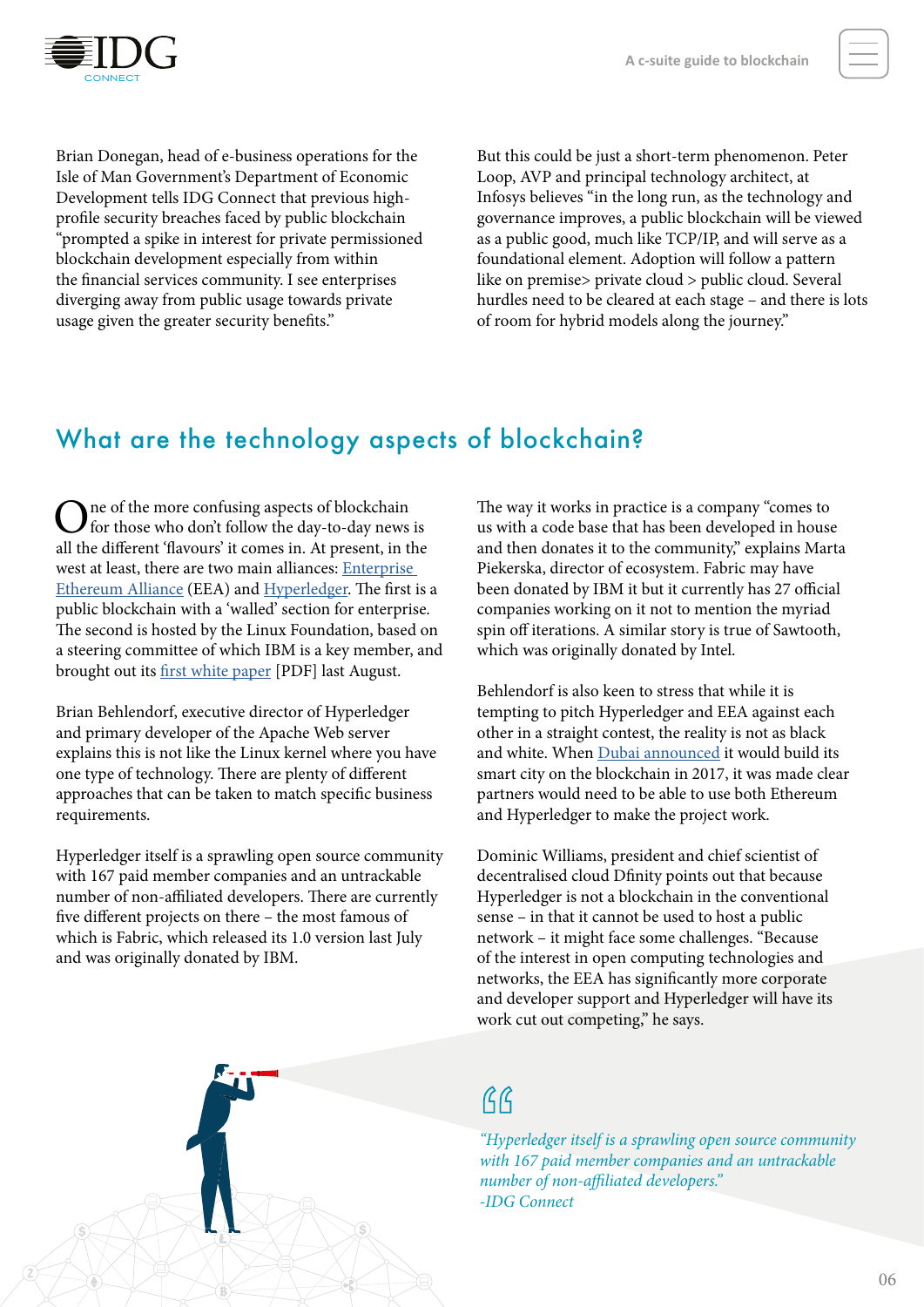

# What are the industry implications of blockchain?

Outside of the underlying technology – and rapid<br>
emergence of new startups – a raft of big players<br>  $\frac{1}{2}$ are stepping forward to help businesses to use it. The cloud blockchain approach is a clear and obvious route to market and a recent article on Coindesk broke this down very bluntly as "[IBM vs Microsoft:](https://www.coindesk.com/ibm-vs-microsoft-two-tech-giants-two-blockchain-v) Two Tech Giants, Two Blockchain Visions".

IBM has been leading the way with its blockchain offering for some time. It has invested more than others and has paved a path of acceptance for smaller players. "IBM drove demand across the ecosystem which has helped everyone," says Behlendorf. However, he is unconvinced by the idea of a big fight between two behemoths because in the database world, people are comfortable with the idea of different players.

Shaan Mulchandani, director of technology and security at global design company Aricent believes IBM is pipped to do very well through its involvement with Hyperledger. The platform means "IBM is aggressively engaging developers to build a network of blockchain networks – thereby increasing the intrinsic value of blockchain technology, and its own platform".

Microsoft was very early to market with its Blockchain as a Service offering in 2015 but only really released a workable enterprise-ready framework at the start of [August 2017.](https://techcrunch.com/2017/08/10/microsoft-wants-to-make-blockchain-networks-enterprise-ready-with-its-new-coco-framework/) More significantly perhaps, Mulchandani believes it won't be long before a "potentially gamechanging release" arrives from AWS which "can command a vast audience given AWS' architect/ developer community".

# $AG$

*"IBM has been leading the way with its blockchain offering for some time." -IDG Connect*

There is also a lot of interest from some consulting and professional services firms, which are "rapidly making IP gains (e.g. [Accenture's Editable Blockchains\)](https://newsroom.accenture.com/news/accenture-debuts-prototype-of-editable-blockchain-for-enterprise-and-permissioned-systems.htm), and making tremendous investments," says Mulchandani. "This not only extends to some of the largest players in the form of Accenture and Deloitte, but also highvalue consulting firms such as BCG and McKinsey, and a rising Indian contingent of technology/services firms such as Infosys, Wipro, and TCS. Some of these firms have a very deep understanding of the organisation's core business processes.

There are also numerous other new approaches and small players. Jody Cleworth, CEO of Marine Transport International (MTI), was a very early adopter, using blockchain in the cross-border shipping supply chain. He tells IDG Connect when he initially began exploring blockchain, he first looked into the one associated with Bitcoin, but transaction time and cost made it prohibitive, after that he tried Ethereum but it was also too expensive. Eventually he opted for [Agility](http://tradelanes.agility.com/) because it was the only one which facilitated territoriality – the ability to include jurisdiction and applicable law – which was important for the shipping business.

It is also likely that an entirely separate blockchain ecosystem – with different players and modified technology – will emerge out of China to cover the east. This is a whole separate question which is not addressed in this paper.

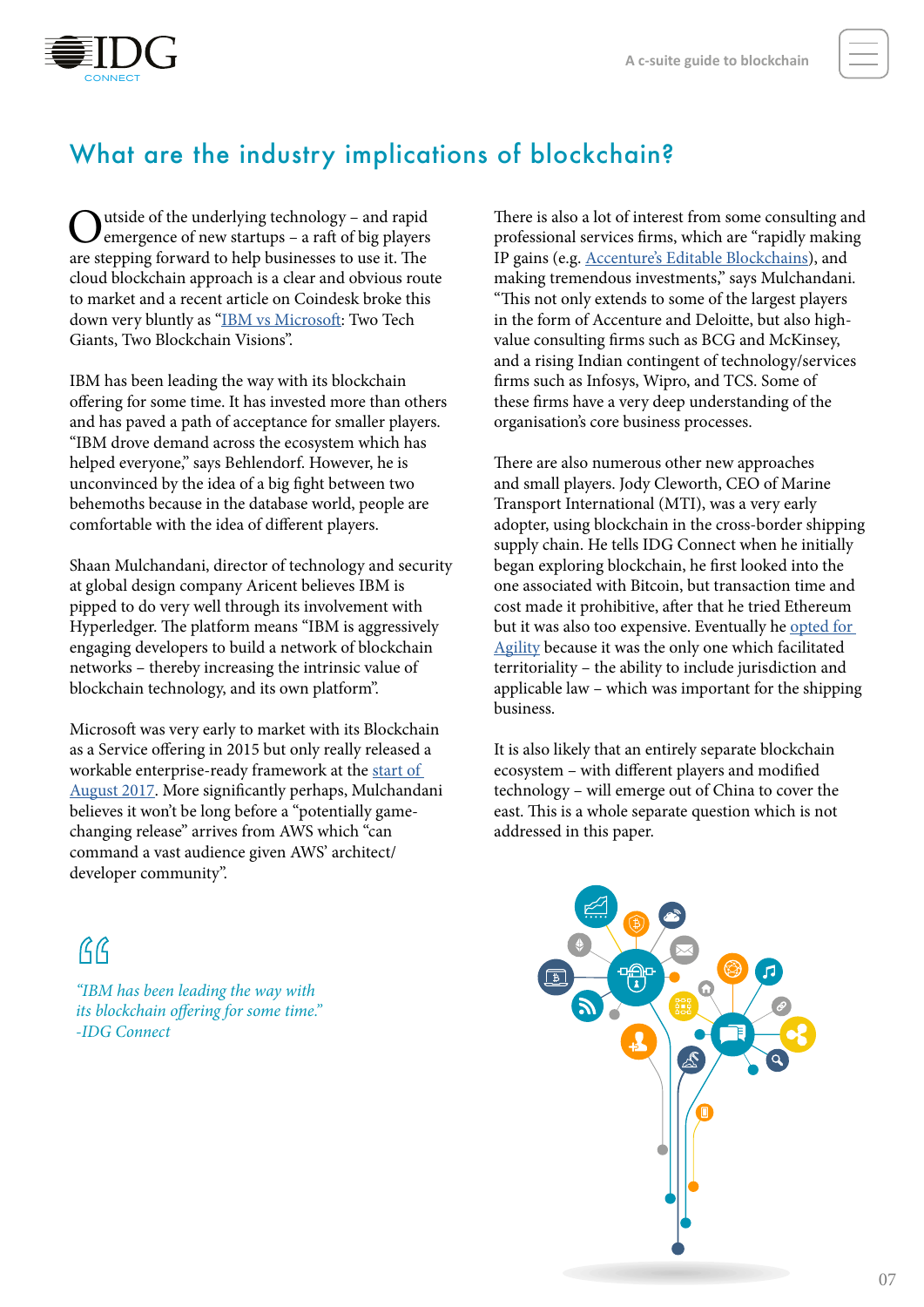

### Is the Internet of Things the biggest use case for blockchain?

There is clearly a pressing need for something to secure the Internet of Things and this is only compounded by regulations, [like GDPR](http://www.idgconnect.com/abstract/26688/what-gdpr), which increase demand for compliance and authorised sharing of third party data. Blockchain could fill that shortfall, however, there are still a number of organisational – and potentially fundamental – stumbling blocks to mass adoption.

The big vendors really want to get in on this though. [IOTA, which has a blockchain](http://www.idgconnect.com/abstract/27650/iota-a-blockchain-internet-things) specifically designed for the Internet of Things, shot up in value in December when a group of heavyweights including Microsoft, Cisco and Samsung [announced a partnership](https://www.cryptocoinsnews.com/iota-price-explodes-after-microsoft-partnership-announcement/). This partly stemmed from the rapid inflation in value of cryptocurrencies but is also testament to the wider value in the underlying technology. IBM still leads, however, because it makes it easy to integrate blockchain technology with its Watson IoT platform to provide improved AI-enabled analysis.

"IBM is uniquely positioned to excel in the Blockchain-enabled IoT market, not only due to its diverse investments within blockchain, IoT, cloud, and cognitive – but how they gel together," says Mulchandani of Aricent. "As the largest cloud services provider, a significant portion of this is realised through private cloud implementations.

"As consumer, and especially industrial IoT players will seek to use blockchains in realising new products, platforms, and ecosystems – a strong private cloud implementation brings IBM to the forefront, particularly as large competitors mostly target scaling their public cloud operations."

It will not all be plain sailing though. Dr Kevin Curran, senior member of the IEEE (Institute of Electric and Electronic Engineers) and professor of cybersecurity at Ulster University highlights the fact that most IoT devices have a limited memory size, limited battery life, along with restricted processors. "Traditional 'heavy' cryptography is difficult to deploy on a typical sensor, hence why many IoT devices are insecure and are more vulnerable to the ['51% attack](https://www.investopedia.com/terms/1/51-attack.asp)' where hackers control 51% of the processing power in the blockchain.

"This also raises a more important point that IoT devices may simply be too underpowered to actually be part of the blockchain, as it does require participating nodes to perform relatively complex computations in a 'proof of work', which is necessary for integrity of data," he says.

Stephen Holmes, CTO FINTech Banking Lab at Virtusa believes a halfway solution might be possible. "There are some blockchain technologies that can be ported to the IoT that would enhance the security of IoT devices. You don't need to have blockchain on an IoT device, you simply need some of the cryptographic protocols to provide this security."

Blockchain could also be seen as a second phase to IoT security. Robert Jones, VP of product and sales at IoT security company Netsnapper explains that currently networks are either typically new with "connectivity being prioritised over security" or older and more traditional – like public utility networks – where security is gradually becoming exposed by modern connectivity.

"In both cases there is an urgent need to provide configurable encryption and access management today to plug security gaps. After that is done, blockchain will become more relevant in the mid to long term," he says.

Luke Turvey, a security consultant for ethical hacking firm Pen Test Partners – who is used to breaking systems – feels for blockchain to be used effectively for the Internet of Things, an organisation might need two separate networks. The first would be the regular corporate one and the second would be for IoT and would run through the blockchain.

# $AG$

*"Blockchain could be seen as a second phase to IoT security." -IDG Connect*